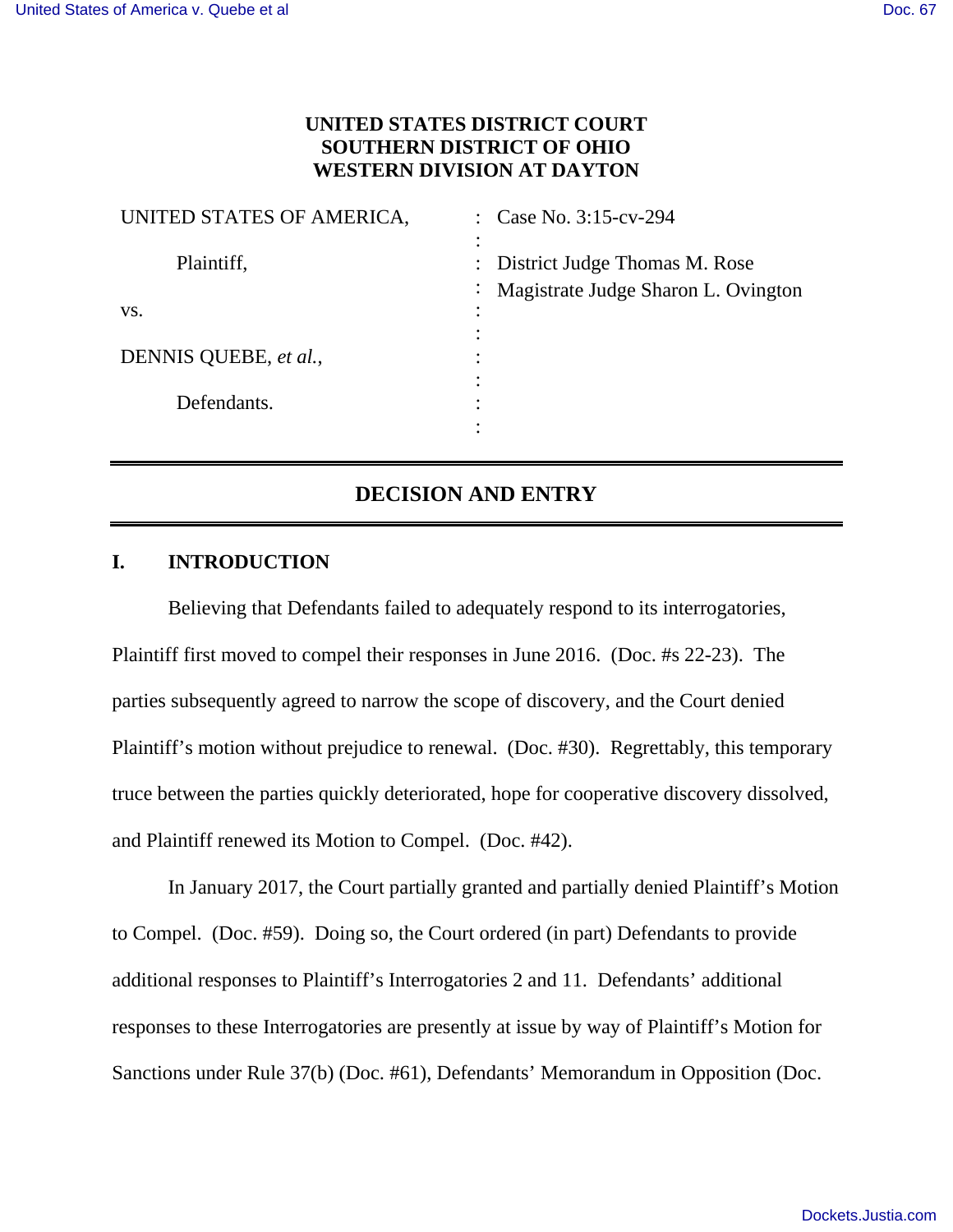#62), Plaintiff's Reply (Doc. #64), Defendants' Sur-Reply (Doc. #65), and Plaintiff's Brief in Response (Doc. #66). The Court also views the parties' arguments in light of the record as a whole.

This Decision and Entry incorporates by reference the background and substantive law surrounding the research tax credit set forth in the previously filed Decision and Entry. (Doc. #59).

## **II. DISCUSSION**

Plaintiff contends that sanctions are warranted against Defendants due to their failure to sufficiently answer Interrogatories 2 and 11 and due to their failure to comply with the Court's Order. Plaintiff's requested sanctions include either default judgment against Defendants or an order barring Defendants from presenting evidence or contentions absent from their answers to these Interrogatories.

Defendants assert that they have, to the best of their ability, answered Plaintiff's discovery requests and complied with the Court's Order. Additionally, they argue, "Plaintiff's requested sanctions are extreme and unwarranted." (Doc. #62, *PageID*  #1837).

 Before addressing sanctions, the Court must first determine whether Defendants complied with the Order docketed on January 23, 2017. (Doc. #59).

#### **A. Plaintiff's Interrogatory 2**

 Plaintiff seeks details about the foundation of Defendants' assertion that they are entitled to the research tax credit. This is seen in Interrogatory 2's request for, among other information, "a detailed description of the specific work [the identified employees]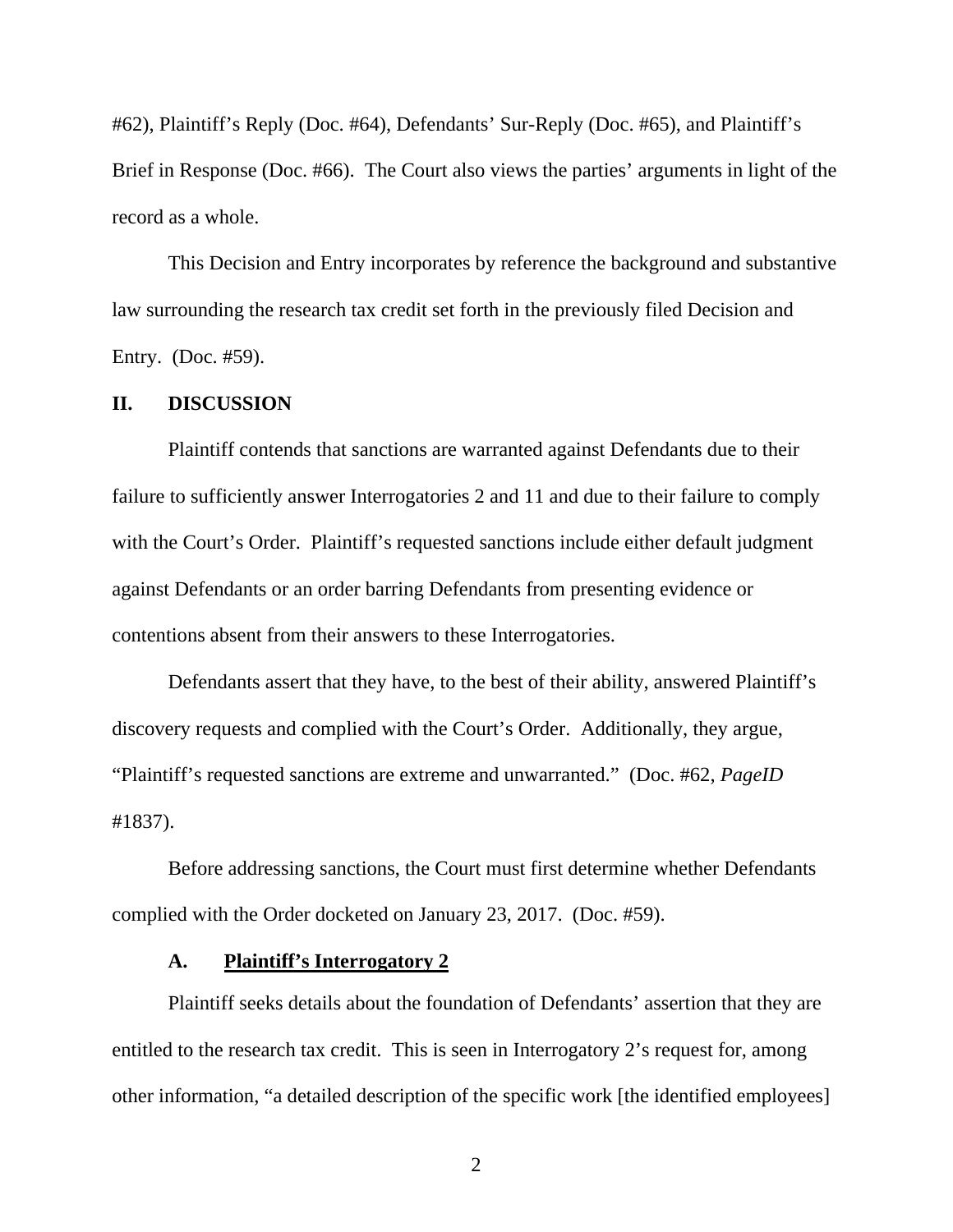performed … for which QHI reported or claimed [research tax] credits …." (Doc. #61-2, *PageID* #1750).

 The Court's Order examined Defendants' answer to Interrogatory 2 and determined that they did not need to provide certain information (birthdates, Social Security numbers, etc.) to Plaintiff. The Order then required Defendants to "identify which project each employee worked on and what their jobs entailed." (Doc. #59, *PageID* #1710).

Plaintiff contends that Defendants failed to adequately respond to Interrogatory 2 and failed to comply with the Court's Order by simply reformatting material they previously had provided. Plaintiff is correct.

Defendants responded to the Court's Order by adding information and providing a table in their answer to Plaintiff's Interrogatory 2. (Doc. #61-2, *PageID* #s 1750-55). However, the Defendants' answer falls far short of providing the information the Court's Order required and fails to constitute a good-faith effort to either comply with the Court's Order or respond to Plaintiff's Interrogatory 2. Defendants' table contains employees' names and job titles, general descriptions of their work, and their 2009 and 2010 allocation wages. *Id.* at 1751-55. Representative samples show the following: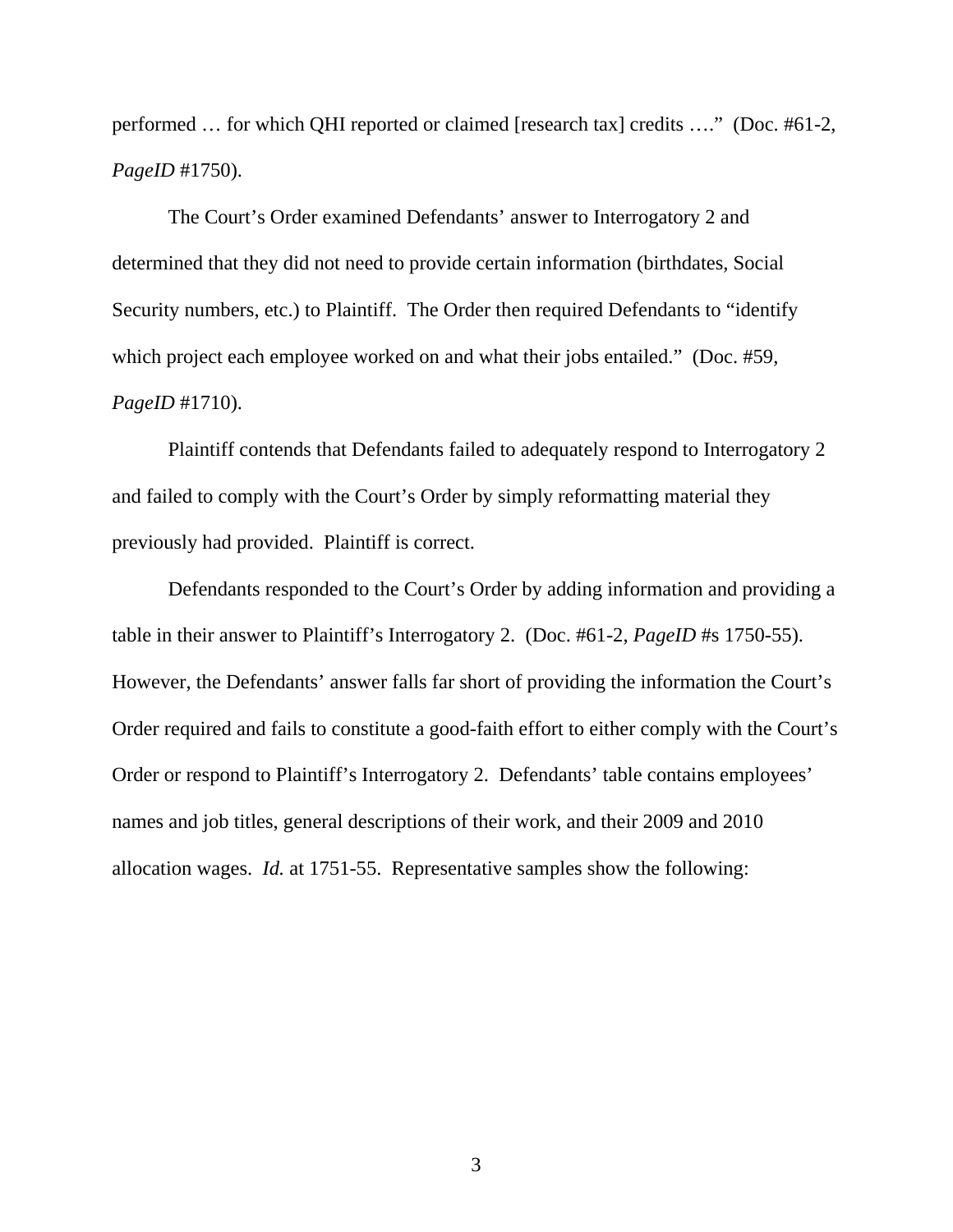| <b>Employee Name</b>                                                                                     | Company<br><b>Contract Contract</b> | 2009<br>Allocation<br><b>Wages</b> | 2010<br><b>Allocation</b><br>Wages |  |  |  |
|----------------------------------------------------------------------------------------------------------|-------------------------------------|------------------------------------|------------------------------------|--|--|--|
| Apprentice-- James E. Meyers II directly supported the implementation and testing of electrical systems, |                                     |                                    |                                    |  |  |  |
| providing feedback on testing results and coordination challenges to Foremen and Project Managers for    |                                     |                                    |                                    |  |  |  |
| analysis and reevaluation.                                                                               |                                     |                                    |                                    |  |  |  |
| James E. Meyers II                                                                                       | Chapel                              |                                    | 50%                                |  |  |  |
|                                                                                                          |                                     |                                    | \$5712                             |  |  |  |
| CAD Operator-- Zachary Davis drafted alternative conduit and wire routes and layouts for analysis by     |                                     |                                    |                                    |  |  |  |
| Project Managers and Estimators. Mr. Davis aided the evaluation and selection of different route and     |                                     |                                    |                                    |  |  |  |
| equipment alternatives, providing documentation of each alternative's advantages and disadvantages.      |                                     |                                    |                                    |  |  |  |
|                                                                                                          |                                     |                                    |                                    |  |  |  |
| Zachary Davis                                                                                            | Chapel                              |                                    | 100%                               |  |  |  |
|                                                                                                          |                                     |                                    | \$19.205                           |  |  |  |

#### **\* \* \***

Project Managers-- The Project Managers utilized their construction expertise to develop constructability analyses and value engineering solutions before and during the construction of designs. Furthermore, the Project Managers were the on-site representative of the Company during construction addressing immediate uncertainties encountered during implementation and coordination between electrical and other trades.

For example, these individuals evaluated design plans in terms of functionality and construction feasibility while considering the intended project purpose and potential restrictions.

| L Robert Shaffer       | Chapel | 30%       | 30%       |
|------------------------|--------|-----------|-----------|
|                        |        | \$124,274 | \$109,838 |
| William T. Wood        | Chapel | 100%      | 100%      |
|                        |        | \$68,282  | \$68,427  |
| Stanley T. Arnold, Jr. | Chapel | 30%       | 30%       |
|                        |        | \$81,397  | \$72,828  |
| Robert A. Galpin       | Chapel | 35%       | 35%       |
|                        |        | \$99,378  | \$86,166  |
| Jeffrey L. Carr        | Chapel | 20%       | 20%       |
|                        |        | \$69,451  | \$63,560  |
| Gene O. Speight        | Chapel | 100%      | 25%       |
|                        |        | \$85,501  | \$111,236 |
| Steven F. Hurst        | Chapel | 100%      |           |
|                        |        | \$65,824  |           |

#### *Id.* at 1751, 1754.

The bare-bone, generalized information Defendants provided in their answer and table does not specifically describe the alleged research that was performed by each identified employee. Instead, Defendants have, as Plaintiff accurately describes, "recycled generic title descriptions from the [a]lliantgroup study—descriptions that the Court has already ruled insufficient." (Doc. #61, *PageID* #1724). Defendants' generic descriptions, moreover, read more like advertisements for job openings. The descriptions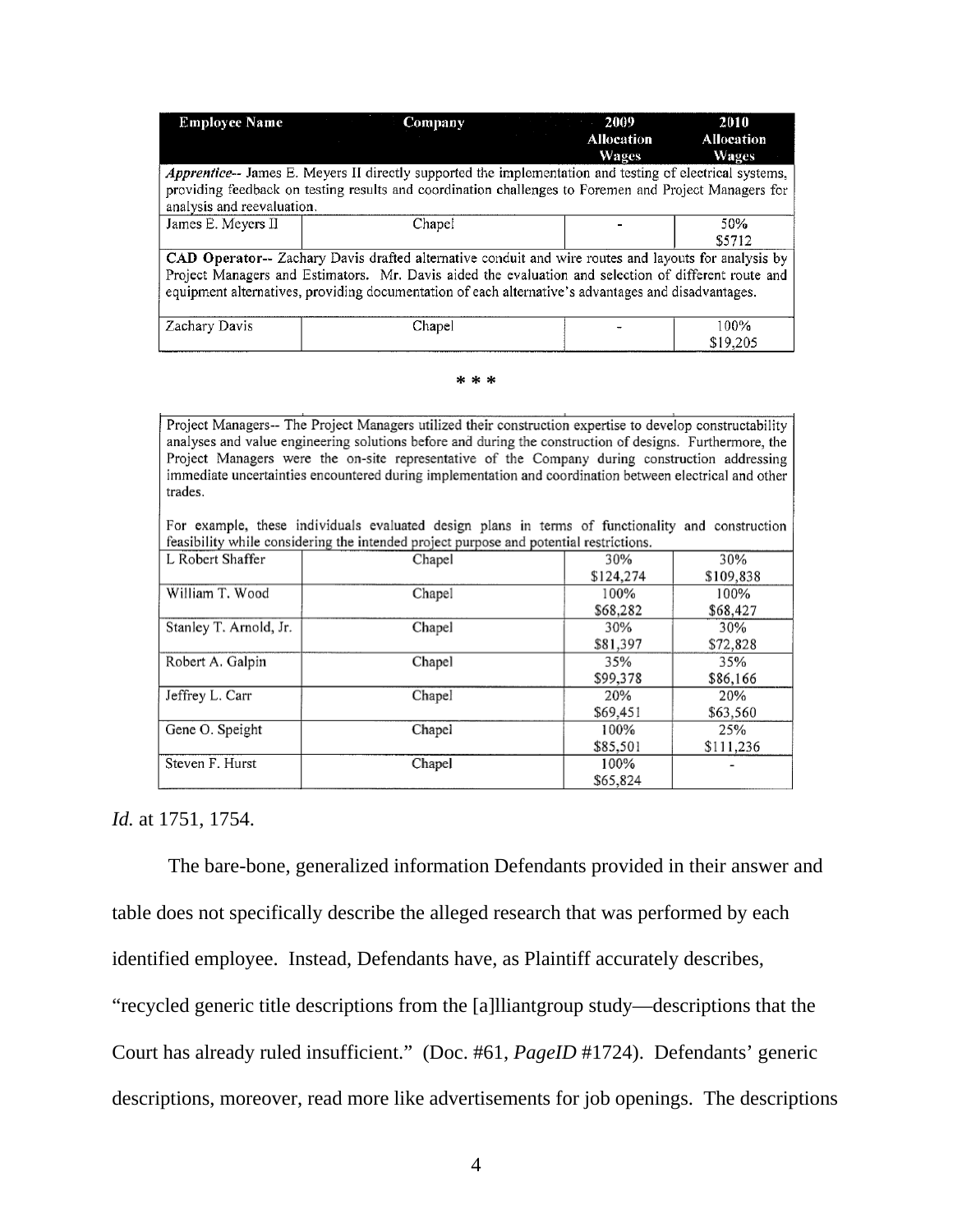alert the reader to work performed—Project Managers, for instance, "utilized their construction expertise to develop constructability analyses and value engineering solutions …." *id*. at 1754—but shed no light on the specific work the employee did "for which QHI reported or claimed [research tax] credits under 26 U.S.C. [§] 641." *Id*. at 1750.

Defendants contend that "interrogatories are an inappropriate vehicle to explain hundreds of thousands of pages of information, describe weeks and months worth of work, and dissect complicated designs." (Doc. #62, *PageID* #1837). They maintain that they "have complied with the discovery requests and with the discovery order to the best of their ability." *Id*. In addition to providing a table, they allege that they have produced contemporaneous business records that substantiate their interrogatory responses. *Id.* at 1848. Specifically, "All the project documents produced (QHI 001-QHI 345417) directly tie to employee activities." (Doc. #62-38, *PageID* #4060). Note well that this refers to Defendants' production of over 340,000 pages of documents.

Defendants advanced this same line of argument in response to Plaintiff's Motion to Compel. It lacked merit then and does so now. Defendants have repeatedly relied on their production of over 340,000 pages to Plaintiff in this case. *See* Doc. #62, *PageID*  #1837; Doc. #62-1, *PageID* #1856; Doc. #62-38, *PageID* #4060. Perhaps Defendants have been seduced by the magnitude of their own document production. Perhaps they are attempting to camouflage behind their document dump a barren evidentiary landscape one bereft of pertinent, responsive evidence. Whatever their reasons for insisting their production of over 340,000 pages is sufficient, their document dump does not help them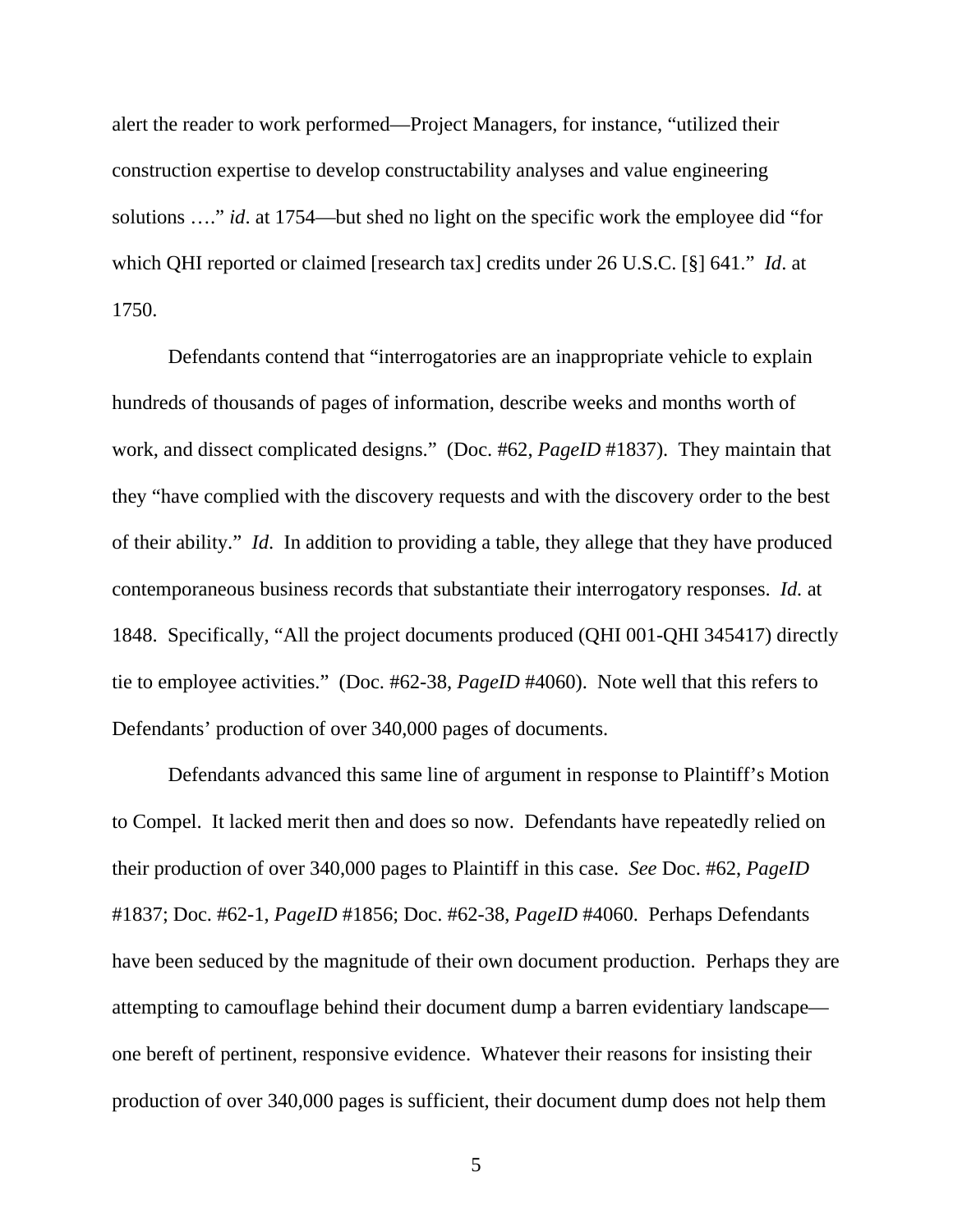today anymore than it did yesterday. *See Scott Hutchison Enter., Inc. v. Cranberry Pipeline Corp.*, 318 F.R.D. 44, 54 (S.D.W. Va. 2016) ("The term 'document dump' is often used to refer to the production of voluminous and mostly unresponsive documents without identification of specific pages or portions of documents which are responsive to the discovery requests.") (citation omitted); *cf. Stooksbury v. Ross*, 528 F. App'x 547, 550 (6th Cir. 2013) ("near 40,000-page discovery submission … was merely a document dump of mostly unresponsive information ….").

Accordingly, Plaintiff's contentions regarding Defendants' failure to comply with the Court's Order and failure to sufficiently answer Interrogatory 2 are well taken.

# **B. Plaintiff's Interrogatory 11**

Plaintiff's Interrogatory 11 asks that, for each of the twelve sample projects, Defendants, "identify the business component(s) … involved in it, state with specificity what uncertainty concerning the development or improvement of the business component(s) existed …." (Doc. #43-5, *PageID* #s 1187-88). When granting Plaintiff's Motion to Compel additional responses to Interrogatory 11, the Court mandated, "Defendants must specifically identify the business components and uncertainties for each of the twelve sample projects." (Doc. #59, *PageID* #1705).

In response, Defendants listed each project separately but provided little, if any, additional information concerning the business components of each project. They described, for example, the business components involved in the 2009 Middletown Hospital as follows: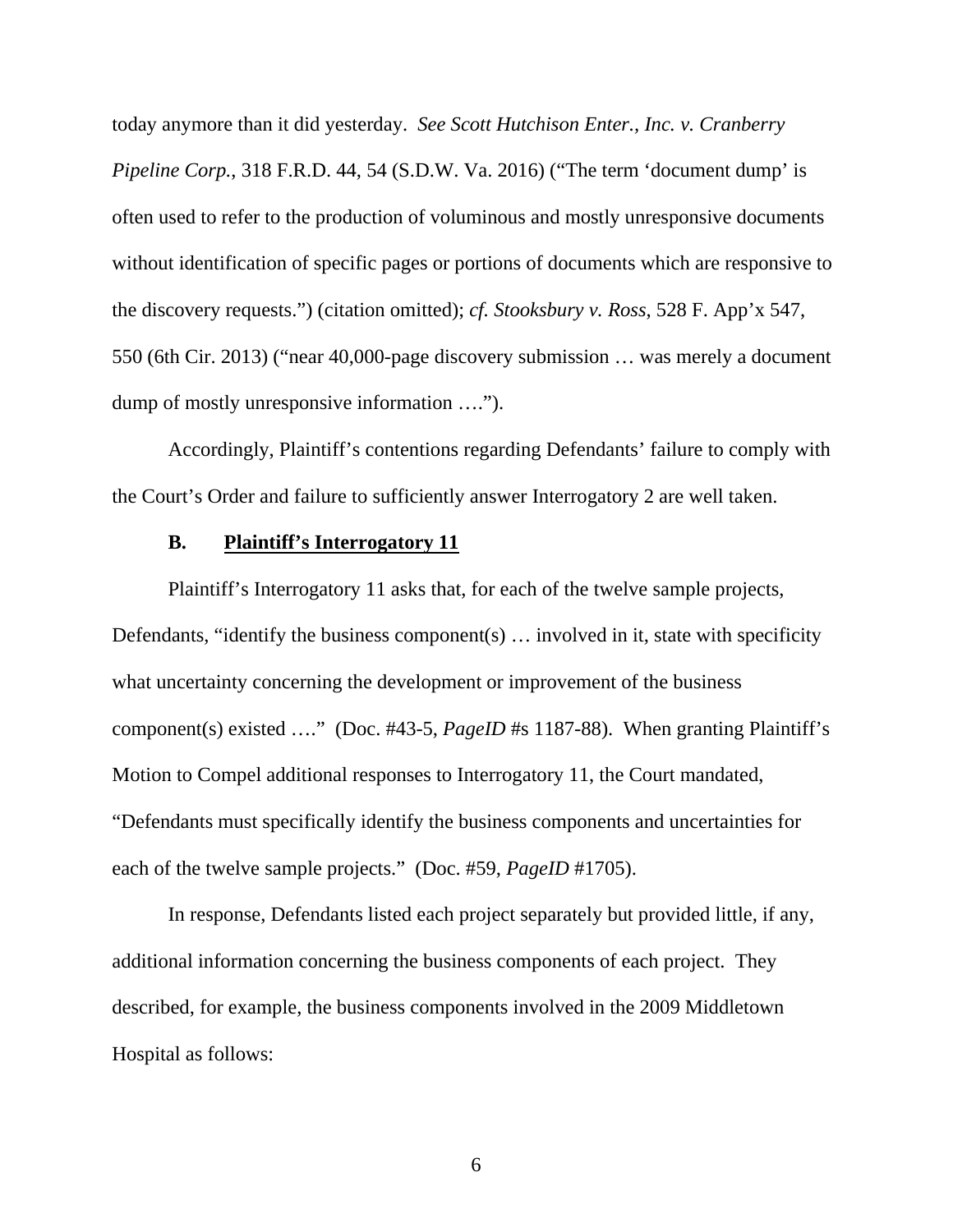The new or improved business components are the improved electrical design and new process of incorporating the electrical design into the new construction of the Middletown Hospital project as described in the contract and scope of work.

(Doc. #61-2, *PageID* #s 1175). Remarkably, the new and improved business components

are the same for each project—"the improved electrical design and new process of

incorporating the electrical design into the new … as described in the contract work and

scope"—with changes only to identifiers (project names, goals, and locations). *Id*. at

1175-81. Such generalized uniformity failed to sufficiently answer Interrogatory 11 and

failed to follow this Court's order to "specifically identify the business components ... for

each of the twelve sample projects." (Doc. #59, *PageID* #1705).

To their credit, Defendants identified some uncertainties for each projects. Again,

for example, for the 2009 Middletown Hospital project, Defendants wrote:

Uncertainties faced by QHI in accomplishing the business components include, but is [sic] not limited to,

- the final appropriate electrical design of the Project,
- the best methodology for the electrical distribution system,
- the best methodology to facilitate conduction,
- the best methodology to facilitate the proton accelerator,
- the best methodology to distribute voltage/current from the generator, and
- the most efficient process for installing the electrical system.

(Doc. #61-2, *PageID* #s 1175-76).

Defendants' use of the phrase "include, but is not limited to ..." points to future

information that they might provide to Plaintiff about additional uncertainties inherent in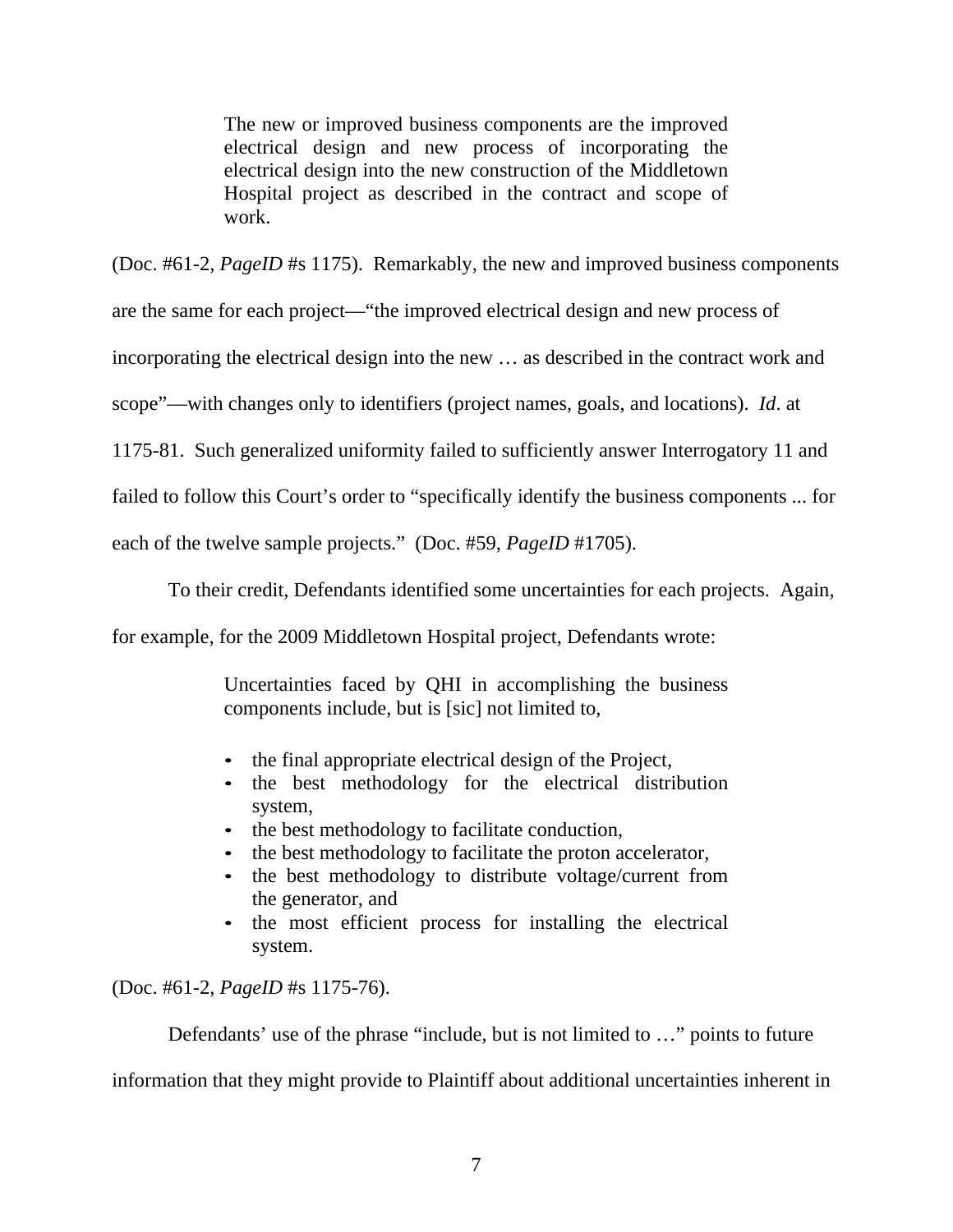each project. This hints, somewhat oddly, that Defendants are presently uncertain about all their uncertainties. Whatever this may say about the strength or weakness of their justifications for asserting the research tax credit, their open-ended answer to Interrogatory 11 is insufficient and fails to comply with the Court's Order. (Doc. #59, *PageID* #1705) ("Defendants must specifically identify the business components and uncertainties for each of the twelve sample projects."); *see JPMorgan Chase Bank, N.A. v. Neovi, Inc*., No. 2:06cv00095, 2006 WL 3803152, at \*5 (S.D. Ohio Nov. 14, 2006) ("Parties must respond truthfully, fully and completely to discovery or explain truthfully, fully and completely why they cannot respond. Gamesmanship to evade answering as required, is not allowed. If a party is unable to supply the requested information, the party may not simply refuse to answer, but must state under oath that he is unable to provide the information and set forth the efforts he used to obtain the information.") (internal citations and quotation marks omitted).

 Defendants also often speak vaguely or generally about uncertainties, characterizing them, for example, as "the final appropriate electrical design of the Project"; "the optimum design and procedure to incorporate multiple systems in the building"; "how to incorporate different systems from different manufacturers developed at different times into a functioning landscape"; "the best plan for pathway distribution"; or "design of an electrical system that accounted for future expansion of the facility." (Doc. #61-2, *PageID* #s 1775-77). When Defendants are more specific—such as their reference to a "methodology to implement system to disrupt the emulsification of gel fuel," *id.* at 1781—they fail to connect these uncertainties (or, for that matter, their vague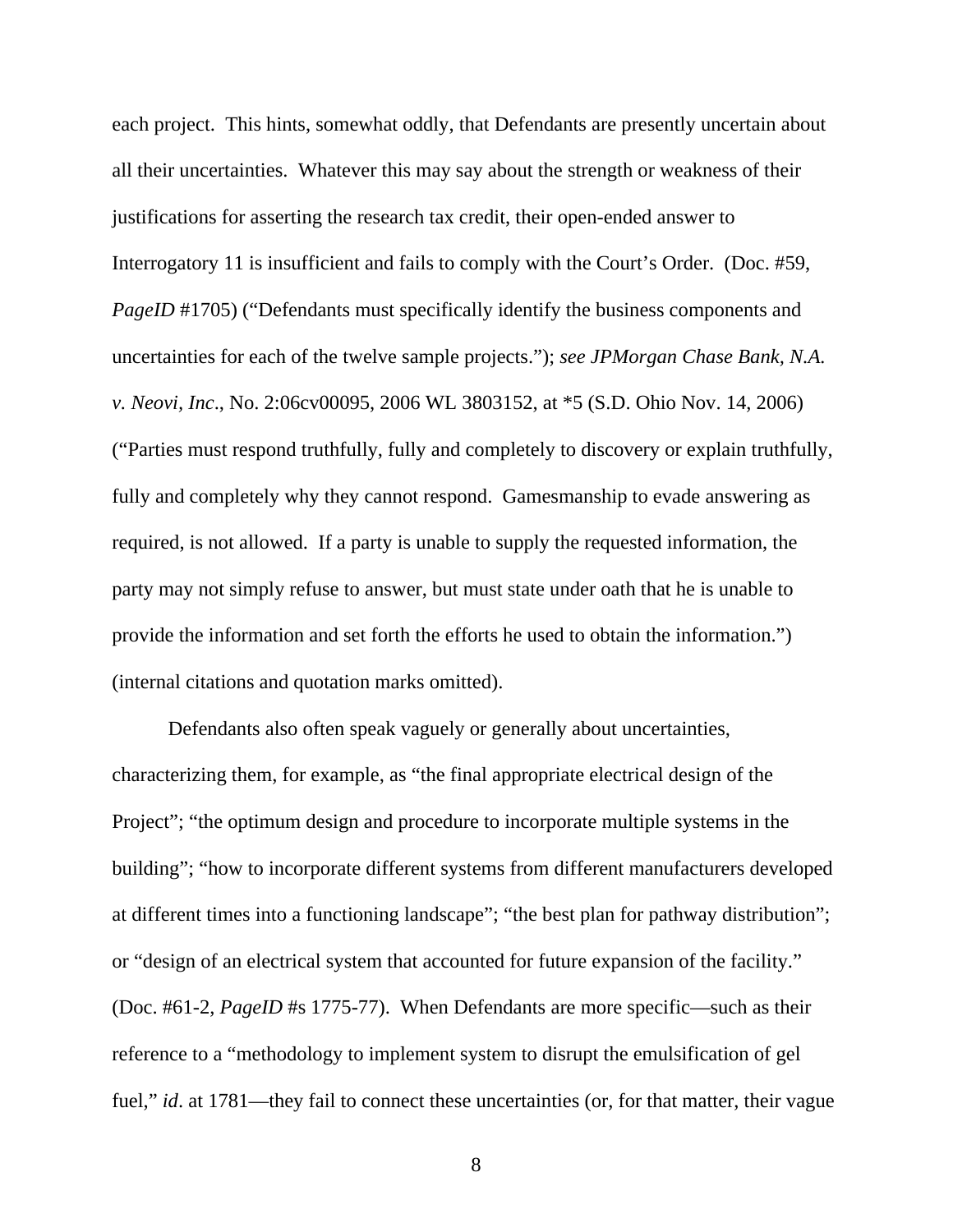or general uncertainties) to the business component they sought to develop or improve to resolve the uncertainties they faced. *See* 26 U.S.C. § 41(d)(1)(A).

Accordingly, Plaintiff's contentions regarding Defendants' failure to comply with the Court's Order and failure to sufficiently answer Interrogatory 11 are well taken.

## **C. Federal Rule of Civil Procedure 33(b)**

Defendants' answers to Interrogatories 2 and 11 remain insufficient because they contain an additional deleterious feature: They begin with the caveat of "[u]pon information and belief …." (Doc. #61-2, *PageID* #s 1750, 1775). This wishy-washy phrase adds doubt, if not genuine mystery, to the accuracy of the information that follows. And, this phrase reinforces the open-ended nature of Defendants' answers, thus causing Plaintiff prejudice.

Still, Defendants might be attempting to correct or minimize any problem with their answering "[u]pon information and belief." At the end of their Second Amended Answers, Defendant Dennis Quebe indicates that the responses "were prepared by the counsel of record based on information provided by [QHI]." *Id.* at 1788. He also certified pursuant to Federal Rule of Civil Procedure 33 that he "reviewed the responses and the facts are true and correct to the best of [his] knowledge, information, and belief …." *Id.* Defendants' attorney, Jefferson Read, declares pursuant to Federal Rule of Civil Procedure 33 that he "reviewed the responses and the legal conclusions and objections are true and correct to the best of [his] knowledge, information, and belief …." *Id.* at 1788.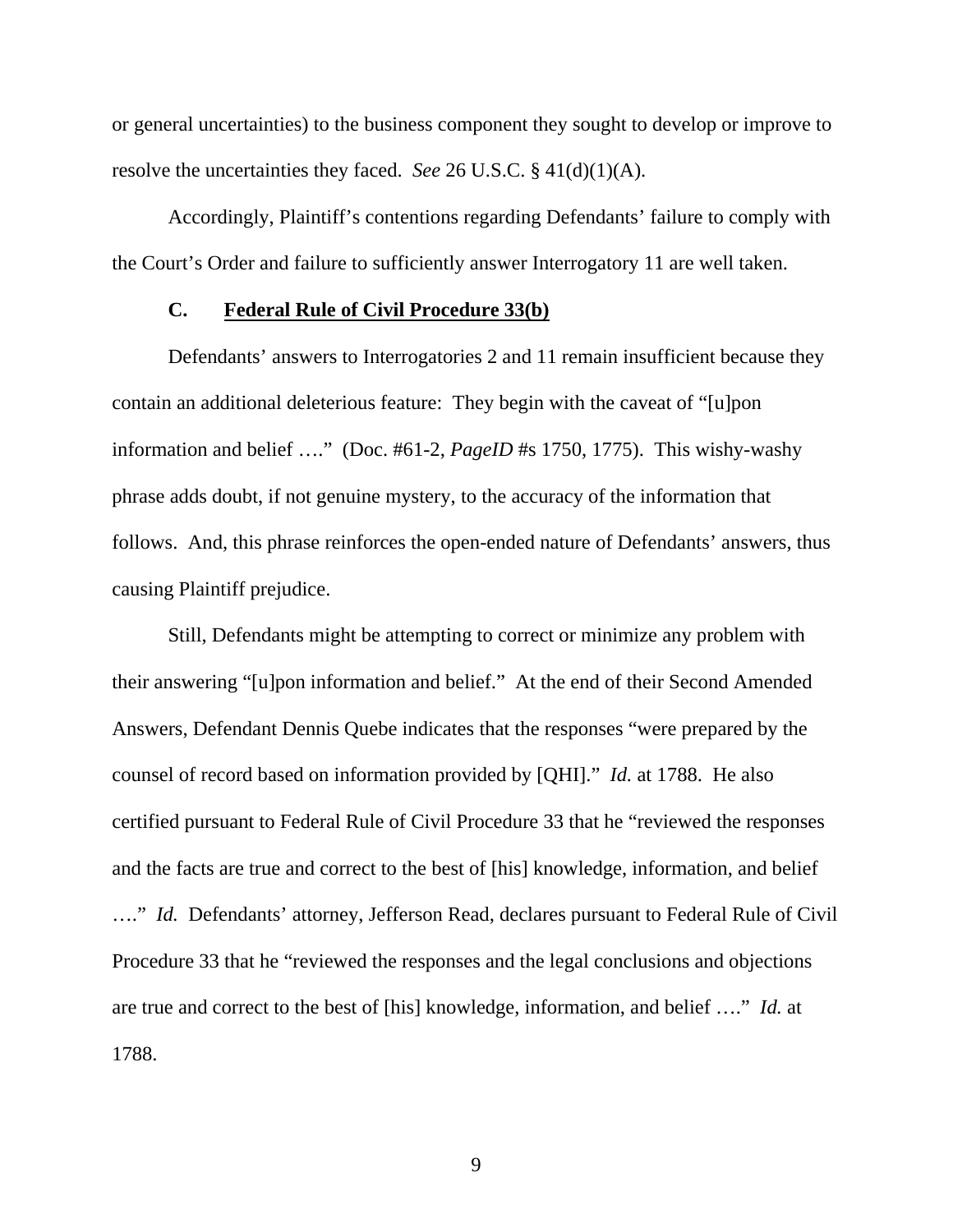Plaintiff correctly contends that Defendants have failed to verify their responses as Rule 33(b) requires. Rule 33(b)(1) states, "interrogatories must be answered: (A) by the party to whom they are directed; or (B) if that party is a public or private corporation, a partnership, an association, or a governmental agency, by any officer or agent, who must furnish the information available to the party." Further, "Each interrogatory must, to the extent it is not objected to, be answered separately and fully in writing under oath. Fed. R. Civ. P. 33(b)(3). "The person who makes the answers must also sign them, and the attorney who objects must sign any objections." Fed. R. Civ. P. 33(b)(5); *see Hollingsworth v. Daley*, No. 2:15-CV-36, 2016 WL 2354797, at \*1 (E.D. Ky. Mar. 21, 2016) ("Under Rule 33, answers to interrogatories must be verified and must be signed by the person answering the interrogatory, not only by the party's attorney.") (quoting *Villareal v. El Chile, Inc.,* 266 F.R.D. 207, 211 (N.D. Ill. 2010)) (internal quotation marks omitted).

The plain language of Rule 33(b) thus requires Defendant Dennis Quebe—not his attorney—to answer Plaintiff's Interrogatories. Although attorneys, as a practical matter, very likely assist their clients when answering Interrogatories, *see In re Asbestos Prods. Liab. Litig. (No. VI),* No. 08- 90234, 2012 WL 5839023 (E.D. Pa. Nov. 16, 2012), Rule 33(b)(3) required Mr. Quebe to answer each interrogatory separately, fully, and under oath. Defendants' attorney was required to verify and sign any objections after a reasonable investigation. *See Washington v. City of Detroit*, No. 05-CV-72433, 2007 WL 603379, at \*2 (E.D. Mich. Feb. 22, 2007) ("'[t]he signature of the attorney or party constitutes a certification that to the best of the signer's knowledge, information, and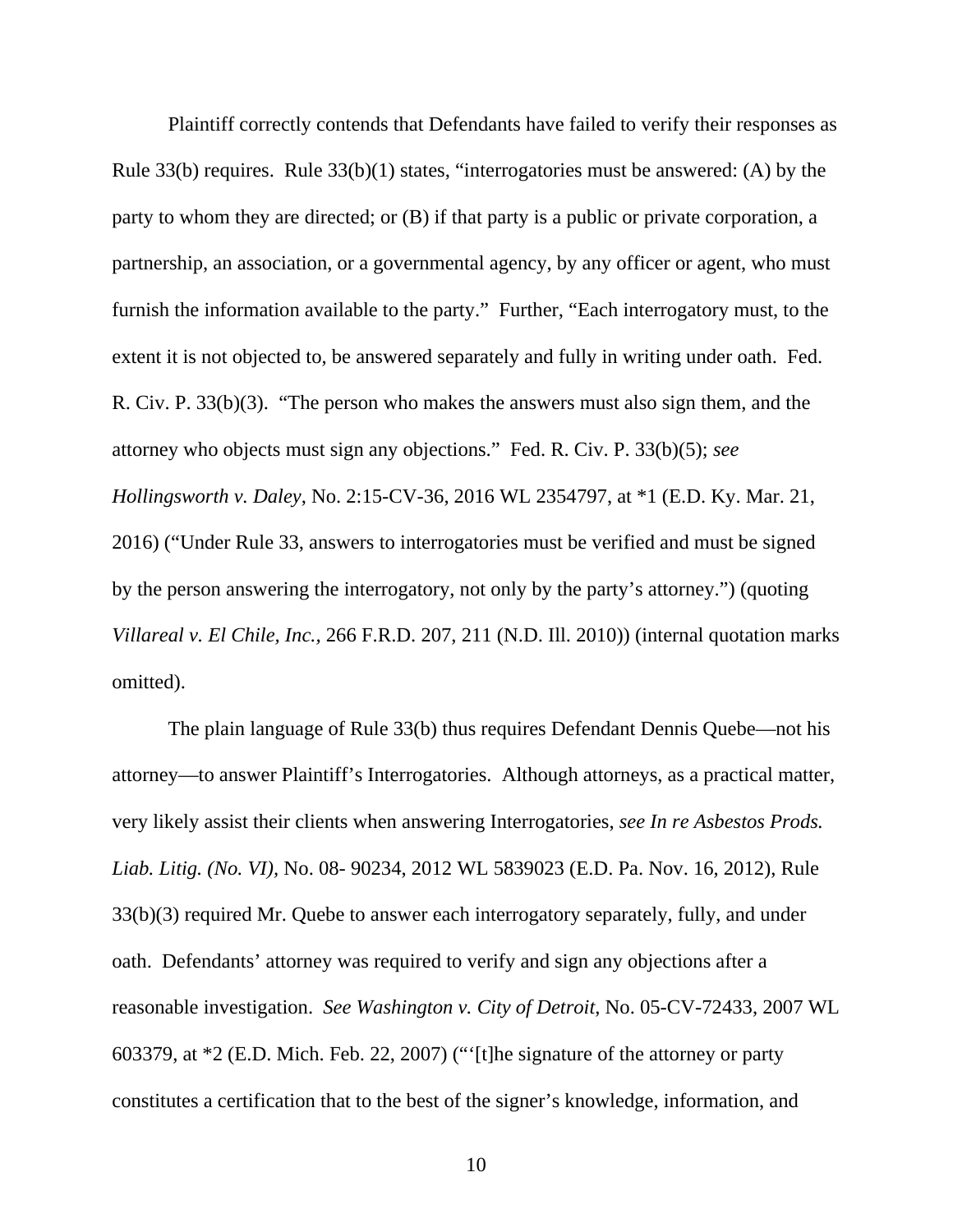belief, formed after a reasonable inquiry, the disclosure is complete and correct, as of the time it is made.'" (quoting Fed. R. Civ. P. 26(g)(1)); *see also Watson v. Dillon Cos.,* No. 08-cv-91, 2008 WL 5104783, at \*6 (D. Colo. Dec. 2, 2008) (and cases cited therein). Instead of complying with these requirements, Mr. Quebe verified "only the facts set forth above" and his attorney verified (in part) "the legal conclusions." Defendants' answers do not provide any insight into how Defendants delineated between facts and legal conclusions or what portion of Mr. Quebe's answer contained facts and what constituted counsel's legal conclusions.

Defendants' failure to comply with Rule 33 negates the focus that properly formulated interrogatory answers and verifications bring to discovery, thus defeating the utility of interrogatories.

> Seeking information through Interrogatories is an efficient and cost-effective method of discovery and marshaling evidence for trial. Indeed, the Rules anticipate that it could lead to the discovery of evidence worthy of admission at trial. Rule 33(c) provides that Interrogatory answers may be used at trial "to the extent permitted by the rules of evidence." *Deviating from the course prescribed by the Rules in any significant manner or way therefore negates the significant opportunity to introduce evidence through Interrogatories at trial.*

*Saria v. Mass. Mut. Life Ins. Co.,* 228 F.R.D. 536, 538 (S.D.W. Va. 2005) (emphasis in original) (quoting *Vica Coal Co. v. Crosby,* 212 F.R.D. 498, 505 (S.D.W. Va. 2003)).

The ramifications ensuing from Mr. Quebe's and counsel's inadequate

verifications are significant. "[I]nterrogatories serve not only as a discovery device but as

a means of producing admissible evidence; there is no better example of an admission of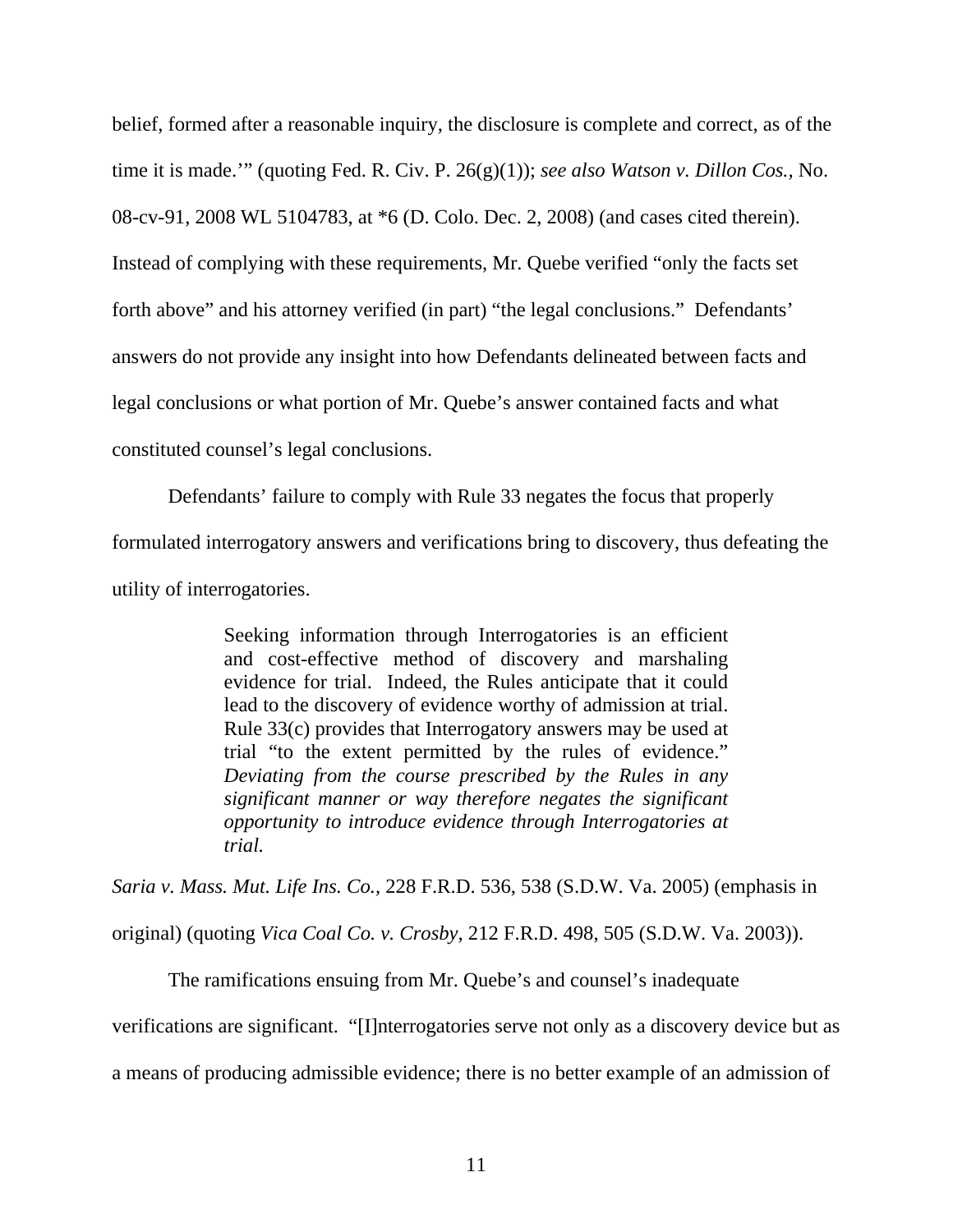a party opponent, which is admissible because it is not hearsay, than an answer to an interrogatory." *Melius v. Nat'l Indian Gaming Comm'n*, CIV A 98-2210, 2000 WL 1174994, at \*1 (D.D.C. July 21, 2000)) (citations omitted); *see Saria,* 228 F.R.D. at 538- 39 ("If interrogatory responses may be used at trial, they are nothing short of testimony. When responses are only signed by an attorney, and not by the client, the attorney has effectively been made a witness. Likewise, the failure to provide client verification undermines the dispositive motion process under Rule  $56(c)$  ...."). The verifications attached to Defendants' answers essentially disclaim that they are factual admissions because they claim to be, at least in part, counsel's statements. Plaintiff, moreover, is correct that its counsel will be unable to depose Mr. Quebe about portions of the answers that he did not provide. And, if Mr. Quebe cannot be deposed about those portions of his answers, Defendants' Interrogatory responses and verifications would frustrate the truthseeking function of discovery and prejudice Plaintiff due to the limited number of depositions its counsel may conduct.

Accordingly, Plaintiff's challenges to the verifications attached to Defendants' Interrogatory answers are well taken.

#### **D. Sanctions**

Plaintiff contends that sanctions are warranted under Rule 37(b) because Defendants willfully refused to comply with this Court's Order. (Doc. #61). Plaintiff asks the Court to "strike the portion of Defendants' answer that relates to the research credit, resulting in a default judgment against Defendants on this issue; or, in the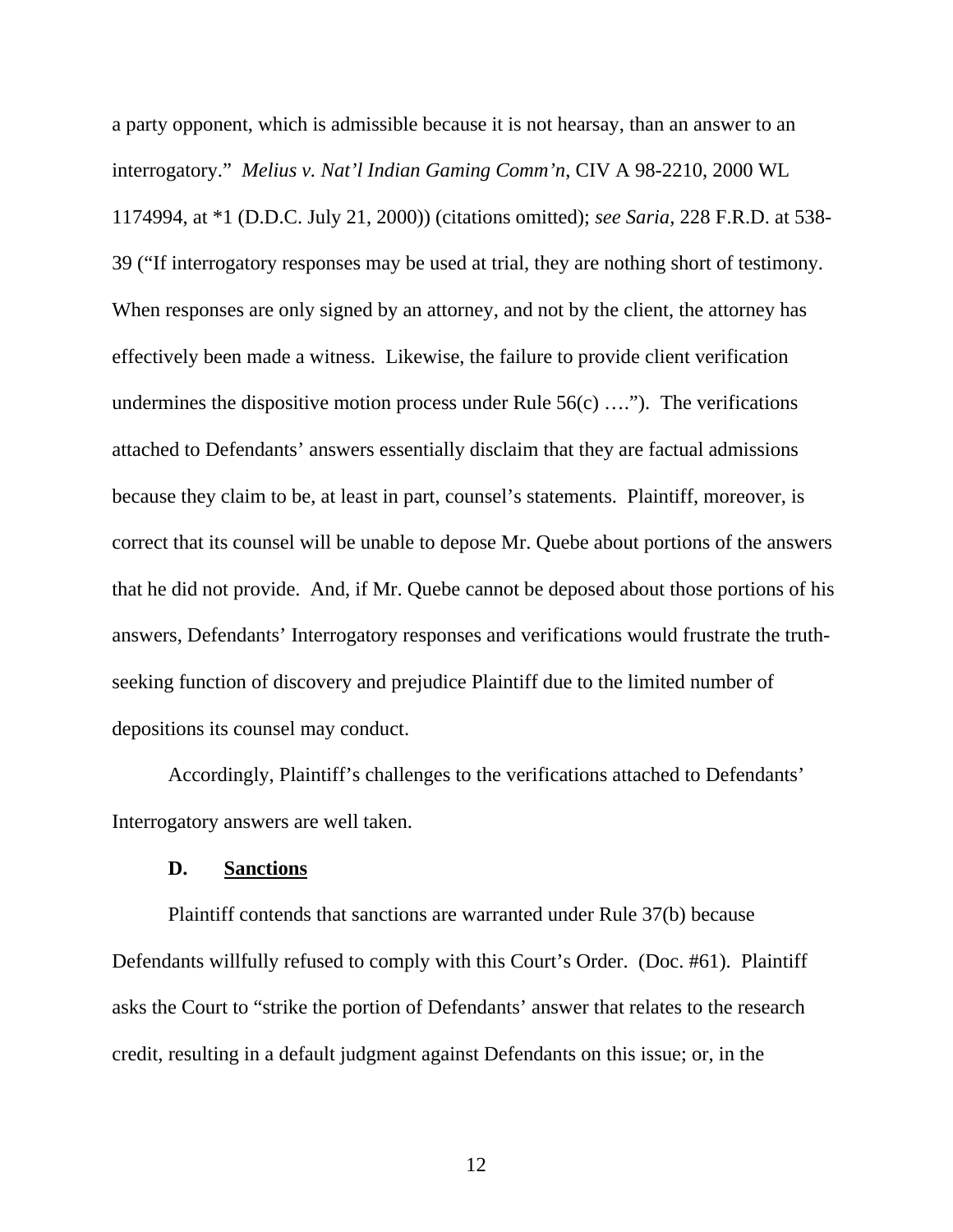alternative, enter an order barring Defendants from introducing any evidence or contentions that were not included in their interrogatory responses." *Id.* at 1721.

Defendants assert, "It is disingenuous for Plaintiff to seek death penalty sanctions for Defendant's alleged failure to provide information which is not within Mr. Quebe's personal knowledge …." (Doc. #62, *PageID* #1854). Further, "Plaintiff's requested sanctions are extreme and unwarranted under the facts given Defendants' good-faith effort to comply with discovery requests, continuous production of hundreds of thousands of documents, and attempts to offer multiple witnesses for numerous deposition dates." *Id.* at 1837.

 "The Federal Rules of Civil Procedure set forth the discovery obligations of parties and their attorneys, and authorize federal courts to impose sanctions on those who fail to meet these obligations." *Laukus v. Rio Brands, Inc*., 292 F.R.D. 485, 500-01 (N.D. Ohio 2013). A party's failure to obey a discovery order is subject to sanction under the plain language of Fed. R. Civ. P. 37(b)(2). Possible sanctions include, at the extreme, dismissal of the action or default judgment. Fed. R. Civ. P. 37(b)(2)(A)(i)-(vii).

 Courts consider 4 factors when determining whether to impose dismissal or default judgment:

> (1) whether the party's failure is due to willfulness, bad faith, or fault; (2) whether the adversary was prejudiced by the dismissed party's conduct; (3) whether the dismissed party was warned that failure to cooperate could lead to dismissal; and (4) whether less drastic sanctions were imposed or considered before dismissal was ordered.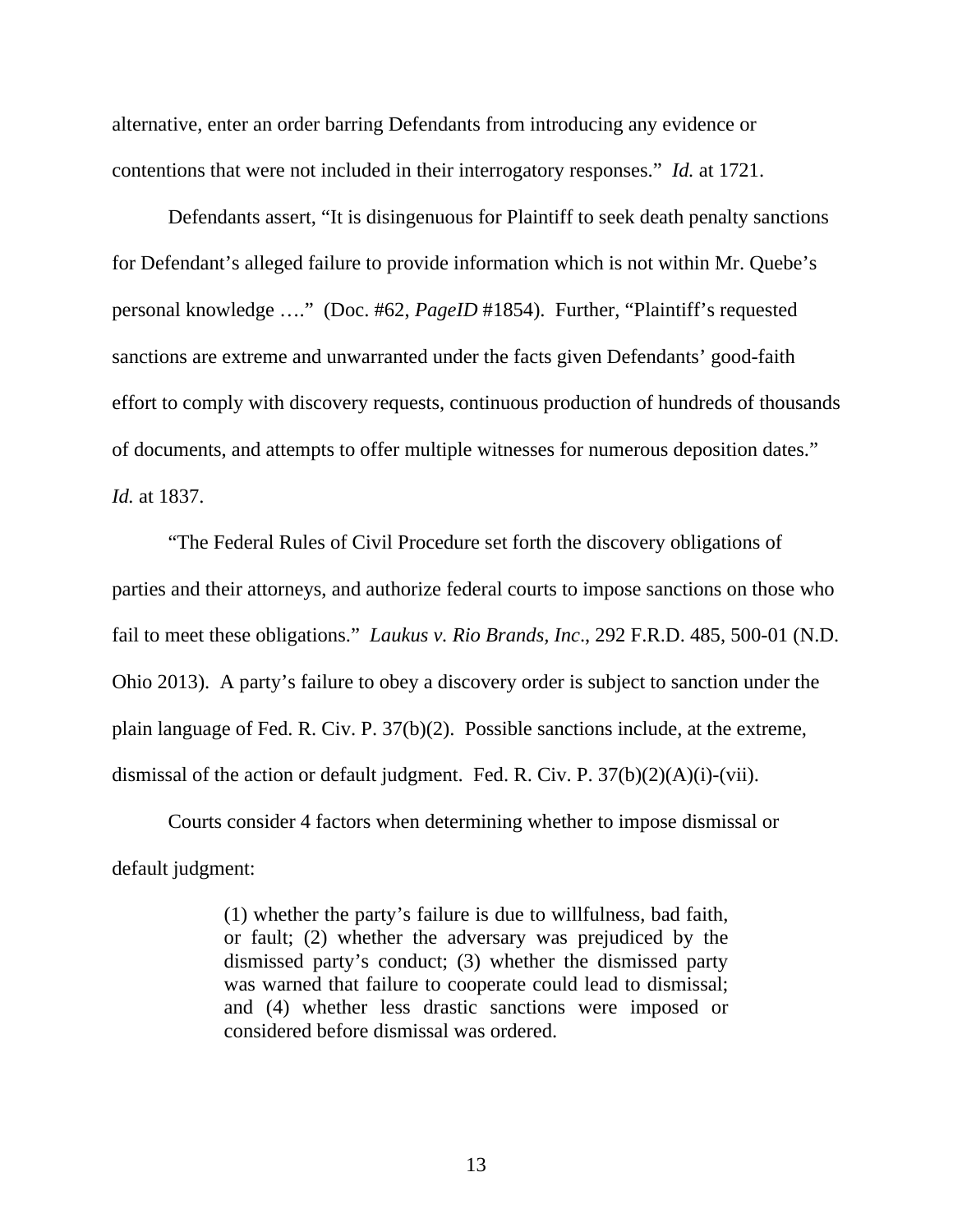*United States v. Reyes*, 307 F.3d 451, 458 (6th Cir. 2002) (internal quotation marks omitted).

 The first factor does not favor imposing the most severe sanction on Defendants. Yes, they failed to adequately respond Plaintiff's interrogatories and failed to comply with the Court's Order as discussed above. Yet the record at present does not reveal that Defendants have engaged in contumacious conduct or were perversely or stubbornly resistant to the Court's authority. *See Carpenter v. City of Flint,* 723 F.3d 700, 704-05 (6th Cir. 2013) ("willfulness, bad faith, or fault—requires a clear record of delay or contumacious conduct."; "Contumacious conduct refers to behavior that is perverse in resisting authority and stubbornly disobedient.") (internal quotation marks and citations omitted). Defendants did not completely fail to respond to Plaintiff's discovery requests; their responses to Interrogatories 2 and 11 and to the Court's Order were simply inadequate. *Cf. Harmon v. CSX Transp., Inc*., 110 F.3d 364, 368 (6th Cir. 1997) (much more serious conduct resulting in sanction of dismissal). That said, the ongoing lack of substance in their answers to Interrogatories 2 and 11, and in their response to the Court's Order, warrants sanctions other than default.

The second factor—prejudice—also favors the imposition of sanctions upon Defendants but not default judgment. Plaintiff accurately points out:

> Defendants appear to be running out the discovery clock. So far, this tactic has been successful; over one year of discovery time has passed and the United States is no closer to understanding Defendants' claims to the credit. As Defendants have repeatedly observed, the burden of proof in this matter is on the United States. They appear to believe that if they can filibuster until the close of discovery, they can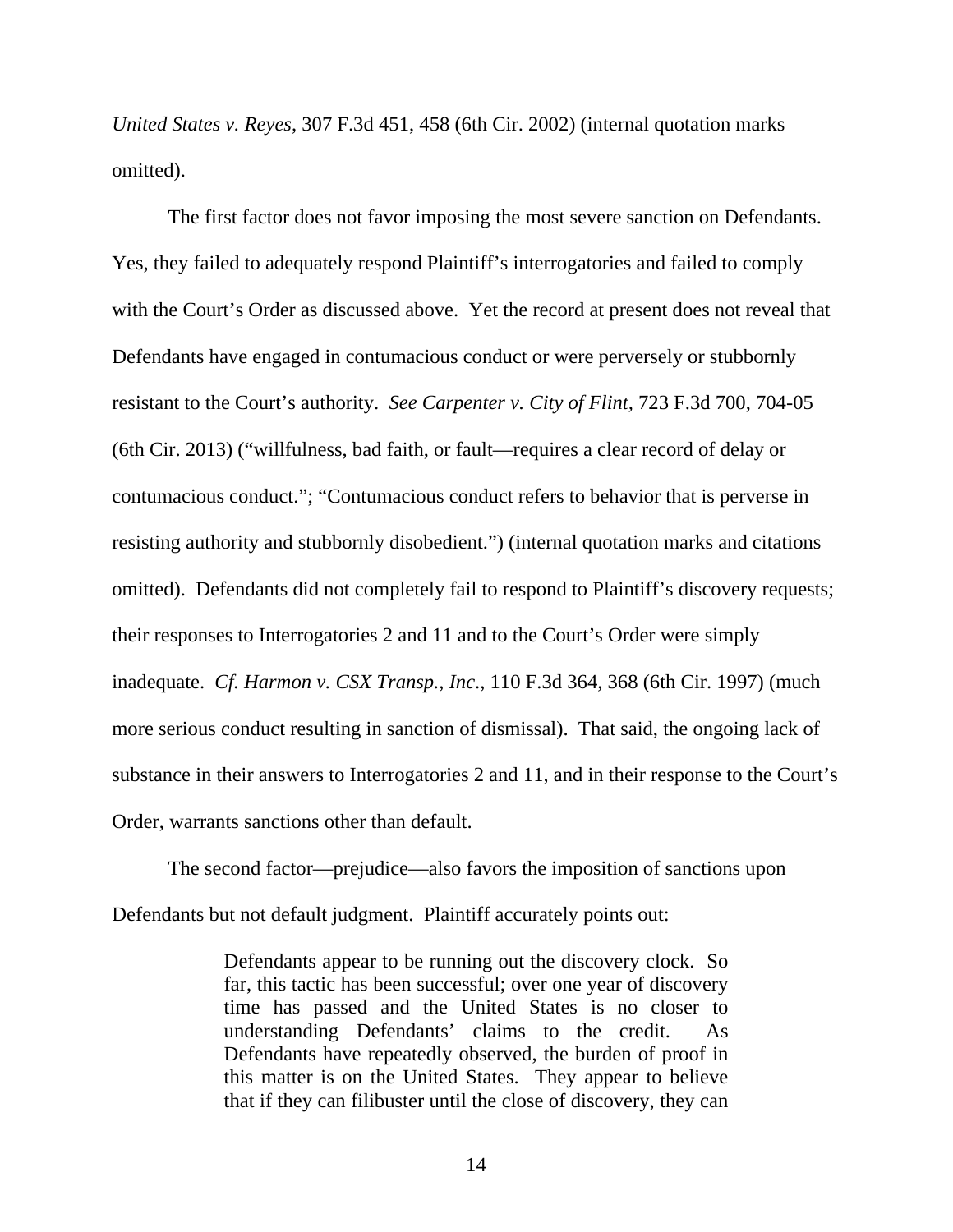win this case by default. That is precisely the behavior that the Federal Rules are designed to prevent. Expert reports are due shortly, and less than three months remains in discovery. Even should Defendants respond to this motion by providing full and complete responses to the interrogatories, the damage has been done. The United States' expert has had to prepare a report analyzing Defendants' potential research claims without being able to respond specifically to what they will ultimately allege. In depositions of Defendants' employees taken to date, counsel for the United States have had to cast around for clues as to what Defendants might claim they were researching.

#### (Doc, #61, *PageID* #s 1735-36).

 Defendants' answers to Interrogatory 2 and 11 and their insufficient responses to the Court's Order cause undue prejudice to Plaintiff. Defendants' generic explanations of employees' work activities leave their answer to Interrogatory 2 foggy and unclear. Likewise, Defendants' repetitive descriptions of business components along with their near-complete failure to connect specific descriptions of uncertainties with particular business components leave their answer to Interrogatory 11 insufficient. Their answer frustrates the truth-seeking function of discovery by raising the specter of everexpanding, ever-transmogrifying discovery. This, in turn, places Plaintiff in the position of wondering—as the close of discovery nears and the dispositive motion deadline and trial date beckon—what will Defendants say next about employees' work activities along with the business components and uncertainties inherent in the 12 projects at issue. This prejudices Plaintiff by forcing them to prepare for a limited number of depositions without essential information. And, if discovery ends without finality in the specific employees' work activities, business components, and uncertainties Defendants must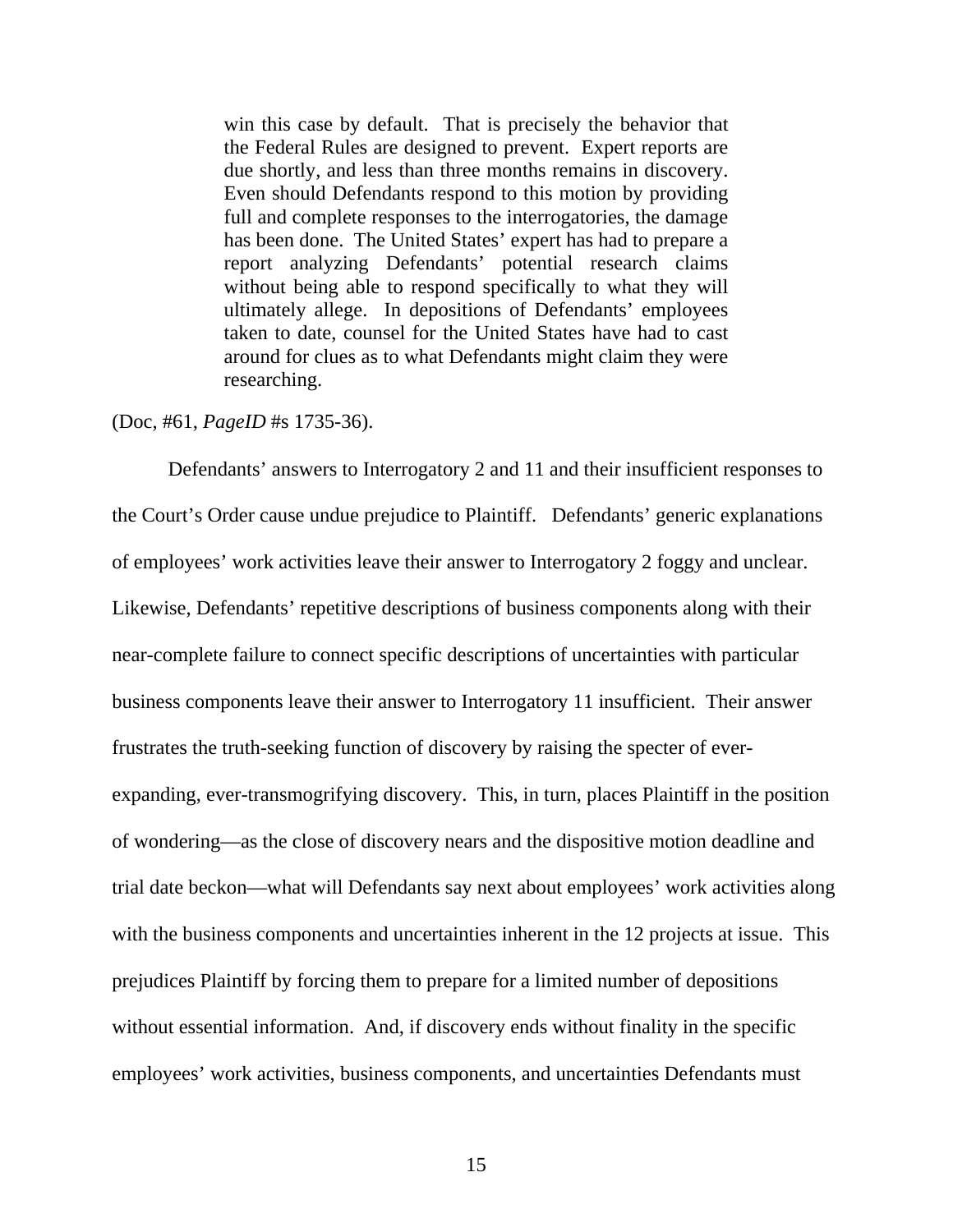identify, summary judgment or trial by ambush could well emerge, further prejudicing Plaintiff and further impeding a just, speedy, and inexpensive administration of this case.

 Additionally, Plaintiff has been prejudiced by Defendants' production of over 340,000 pages. Indeed, Defendants' production is the epitome of a "document dump" and its attendant ills: misdirection, obfuscation, and delay. *See Scott Hutchison Enter., Inc.*, 318 F.R.D. at 54. ("Such a tactic can bury relevant evidence and force the receiving party to expend considerable time and expenses parsing through documents in order to glean information which may be relevant."). Defendants' continuing reliance on its massive production of documents strives to take advantage (from their perspective) of their document dump.

Defendants assert that "all of the project documents produced (QHI 001 – QHI 345417) directly tie to employee activities." (Doc. #62-28, *PageID* #4060). It is possible that Defendants are correct that all of their documents—well over one-quarter million pages worth—connect to QHI's employees' activities. However, their documents do not all tie to employee activities for the *twelve agreed-upon projects* in this case. For example, Defendants produced QHI 239991-241818 to Plaintiff on October 7, 2016, and attached it as Exhibit 14 to their Opposition to Plaintiff's Motion for Sanctions. Exhibit 14 contains 1,828 pages. (Doc. #s 62-14, 62-15). It includes 862 pages concerning employees who worked in 2009 and 2010, the years at issue in this case. The other 966 pages contain irrelevant information about employees who worked in 2005, 2006, 2007, 2008, 2011, 2012, 2013, and 2014.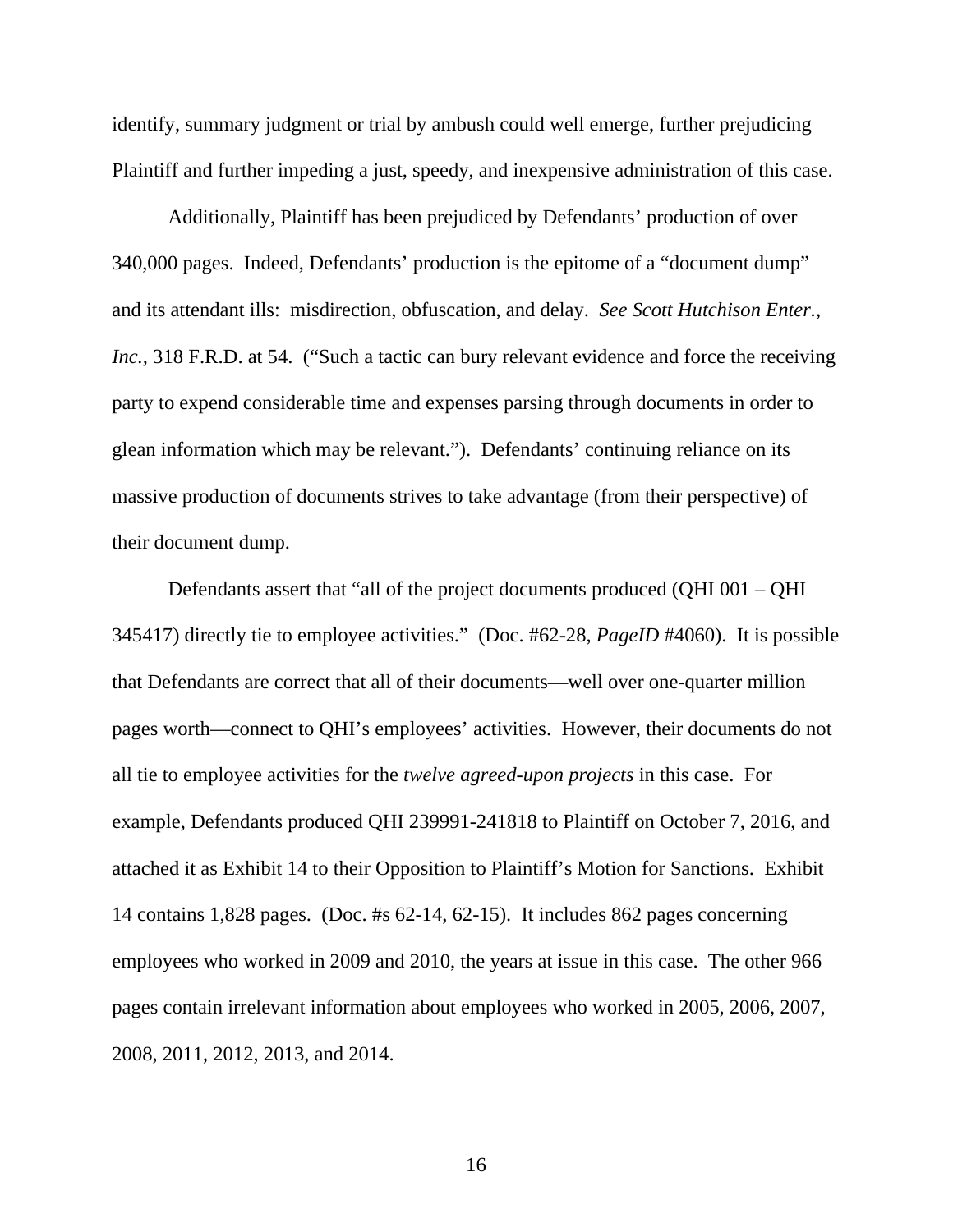Defendants, moreover, responded to the Court's discovery Order by

overburdening the record of this case with an unnecessary and grossly excessive number of irrelevant documents. They attached 2,225 pages to their Memorandum in Opposition. As explained above, 966 of those pages have no relevance in the present case. Only 4 of those pages were produced to Plaintiff after the Court's Order. *See* Doc. #62-1, *PageID*  #1856; Doc. #62-18, *PageID* #s 3907-10. And, these 4 pages do not contain a detailed description of the specific work the employees performed or the identification of business components and uncertainties, nor do the other documents produced by Defendants that are presently available to the Court.

The third factor—whether the party was warned that failure to cooperate could lead to dismissal and/or default judgment—favors not imposing the extreme sanction of default upon Defendants. Defendants have not yet been warned that they face default judgment. *See Tung-Hsiung Wu v. T.W. Wang, Inc.,* 420 F.3d 641, 643 (6th Cir. 2005); *see also Harmon,* 110 F.3d at 367. This Order, however, serves as notice to Defendants that failure to comply with the Court's Order or discovery obligations under the Federal Rules of Civil Procedure could result in the imposition of additional sanctions, including default judgment.

The fourth factor (consideration of less drastic sanctions) favors imposing a sanction on Defendants that is lesser than default because lesser sanctions have not yet been considered or imposed against them. Further, alternative sanctions will protect the integrity of the judicial process. *See Freeland v. Amigo*, 103 F.3d 1271, 1280 (6th Cir. 1997) ("[I]n the absence of contumacious conduct, an alternate sanction that would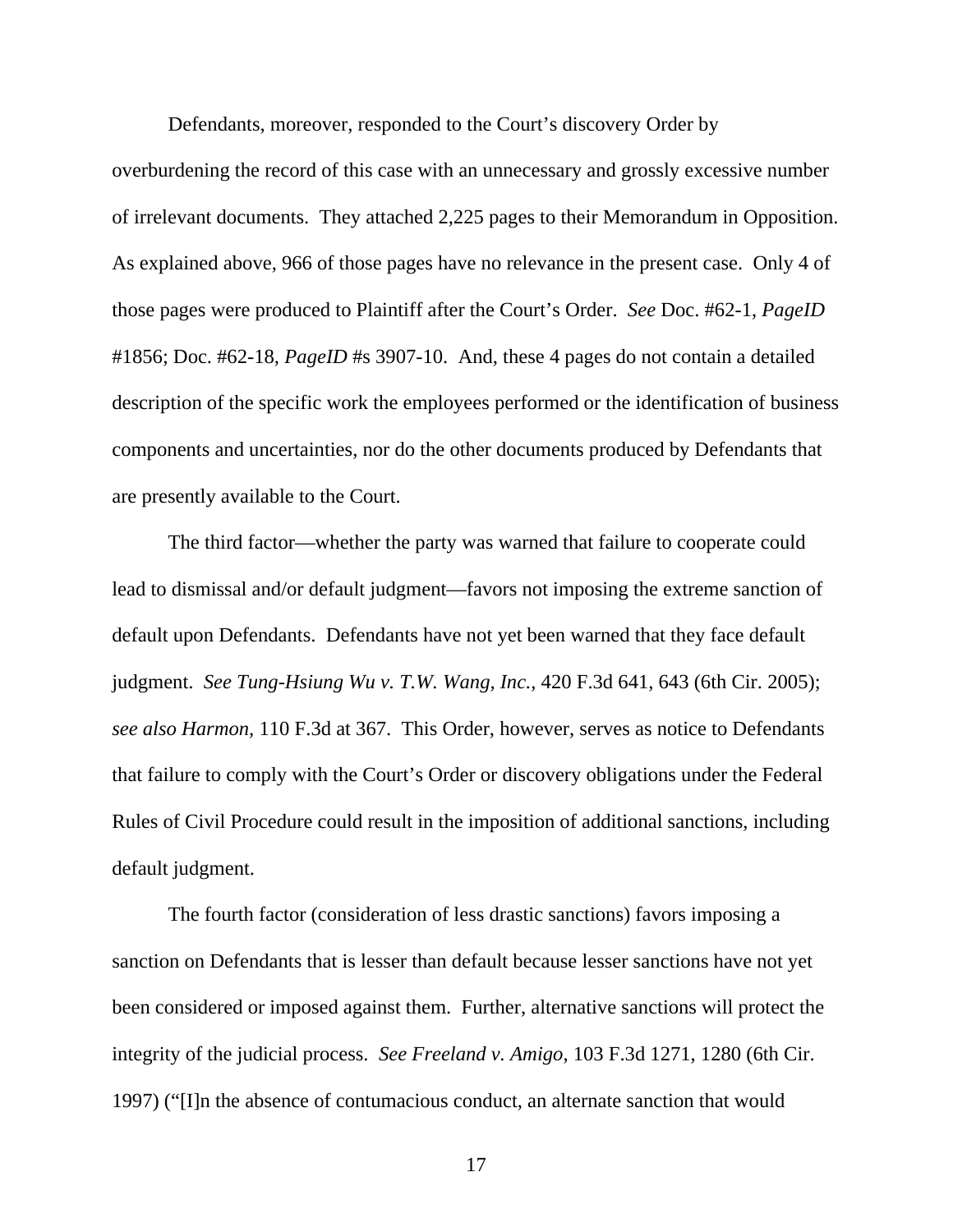protect the integrity of pretrial procedures should be utilized rather than dismissal with prejudice.").

 As an alternative ground for sanctions, "Federal courts possess certain 'inherent powers,' not conferred by rule or statute, 'to manage their own affairs so as to achieve the orderly and expeditious disposition of cases.'" *Goodyear Tire & Rubber Co. v. Haeger*, 581 U.S. \_\_, 137 S.Ct. 1178, 1186 (2017). The Court's inherent authority supports the imposition of sanctions upon Defendants for their failure to comply with the Court's Order. *See Chambers v. NASCO, Inc*., 501 U.S. 32, 50, 111 S.Ct. 2123, 115 L.Ed.2d 27 (1991); *see Metz v. Unizan Bank*, 655 F.3d 485, 490-91 (6th Cir. 2011) (The Sixth Circuit reads "*Chambers* 'broadly to permit the district court to resort to its inherent authority to sanction bad-faith conduct, even if the court has not expressly considered whether such conduct could be sanctioned under all potentially applicable rules or statutes[.]'") (quoting *First Bank of Marietta v. Hartford Underwriters Ins. Co*., 307 F.3d 501, 514 (6th Cir. 2002)).

Plaintiff has, thus far, been unable to obtain all the discoverable information it requires, and it has been forced to waste time and money in pursuit of the requested information. Defendants' failure was not substantially justified and no other circumstances make the imposition of sanctions unjust. Consequently, in an effort to minimize the prejudice and remedy the harm suffered by Plaintiff, Defendants must pay Plaintiff's reasonable fees and expenses caused by their failure to comply with the Court's Order. Plaintiff is directed to file a declaration documenting its reasonable fees and expenses within 5 days of this Order. Defendants may, but are not required to,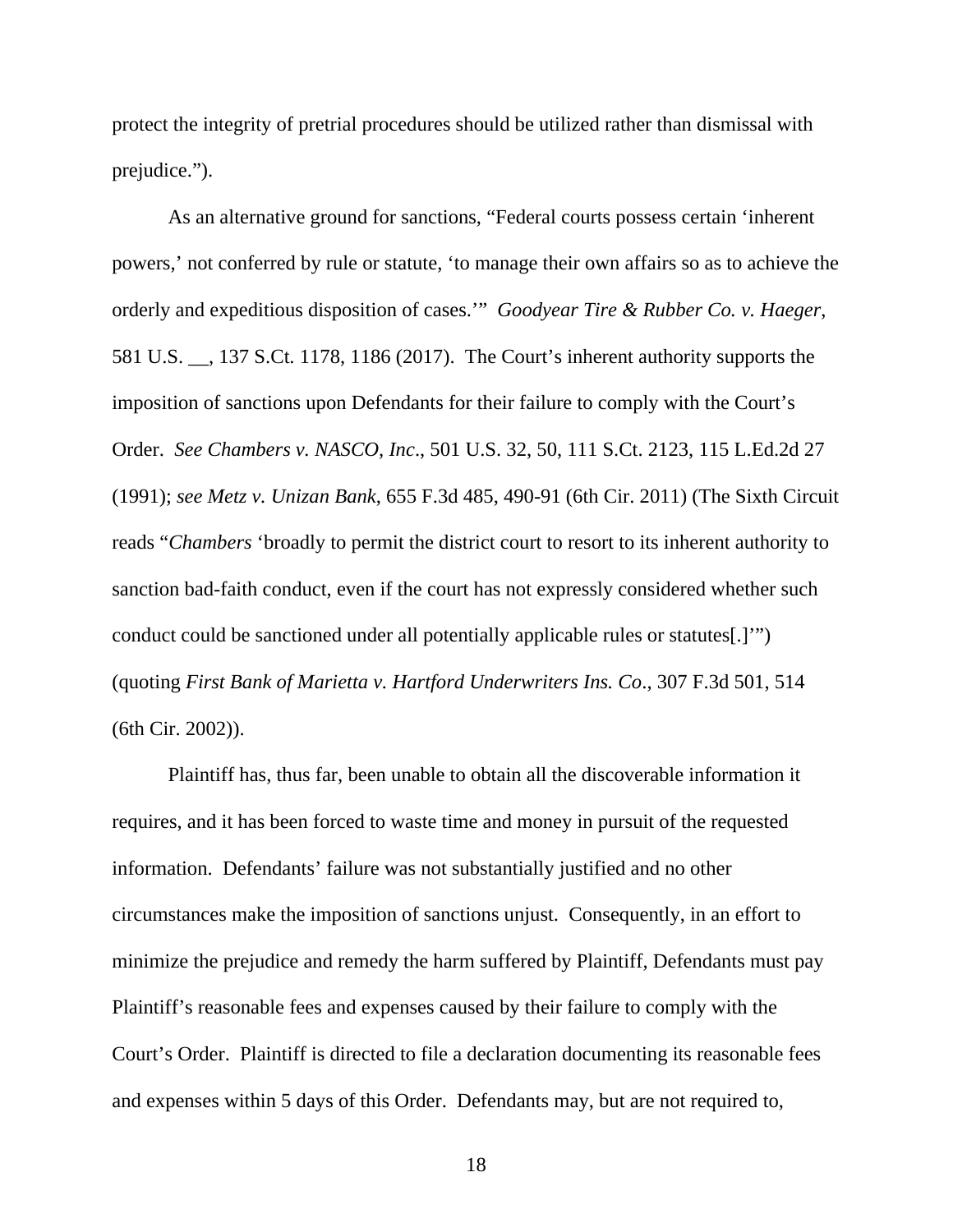respond to Plaintiff's declaration within 5 days after it is filed. Further, Plaintiff may, but is not required to, depose up to 5 additional witnesses. The discovery deadline for *Plaintiff* alone is extended to June 30, 2017. Defendants' discovery deadline remains May 31, 2017. Due to these scheduling changes, the cut-off date for filing summary judgment motions is extended to July 31, 2017.

In the Court's Order, Plaintiff was ordered to respond to Defendants' Interrogatories 1-12, 15-23, and 25 but was permitted to defer its responses until after Defendants complied with the Order. (Doc. #59, *PageID* #1697). Given the Defendants' failure to adequately respond to Plaintiff's interrogatories and the impending discovery end date, Plaintiff is not required to respond further to Defendants' Interrogatories 1-12, 15-23, and 25.

To encourage Defendants' production and identification of relevant evidence, Defendants are barred from introducing any new evidence after the close of discovery. In other words, Defendants must produce all evidence they intend to rely on at trial before June 30, 2017.

As previously ordered, Defendants must respond to Plaintiff's Interrogatories 2 and 11 pursuant to Federal Rules of Civil Procedure 26 and 33. Specifically, Defendants must, for the 12 agreed upon projects, provide a detailed description of the specific work each employee performed for which QHI claimed research tax credits. Additionally, Defendants must specifically identify all of the business components and uncertainties for each of the 12 sample projects. Defendants must provide these responses by May 31, 2017.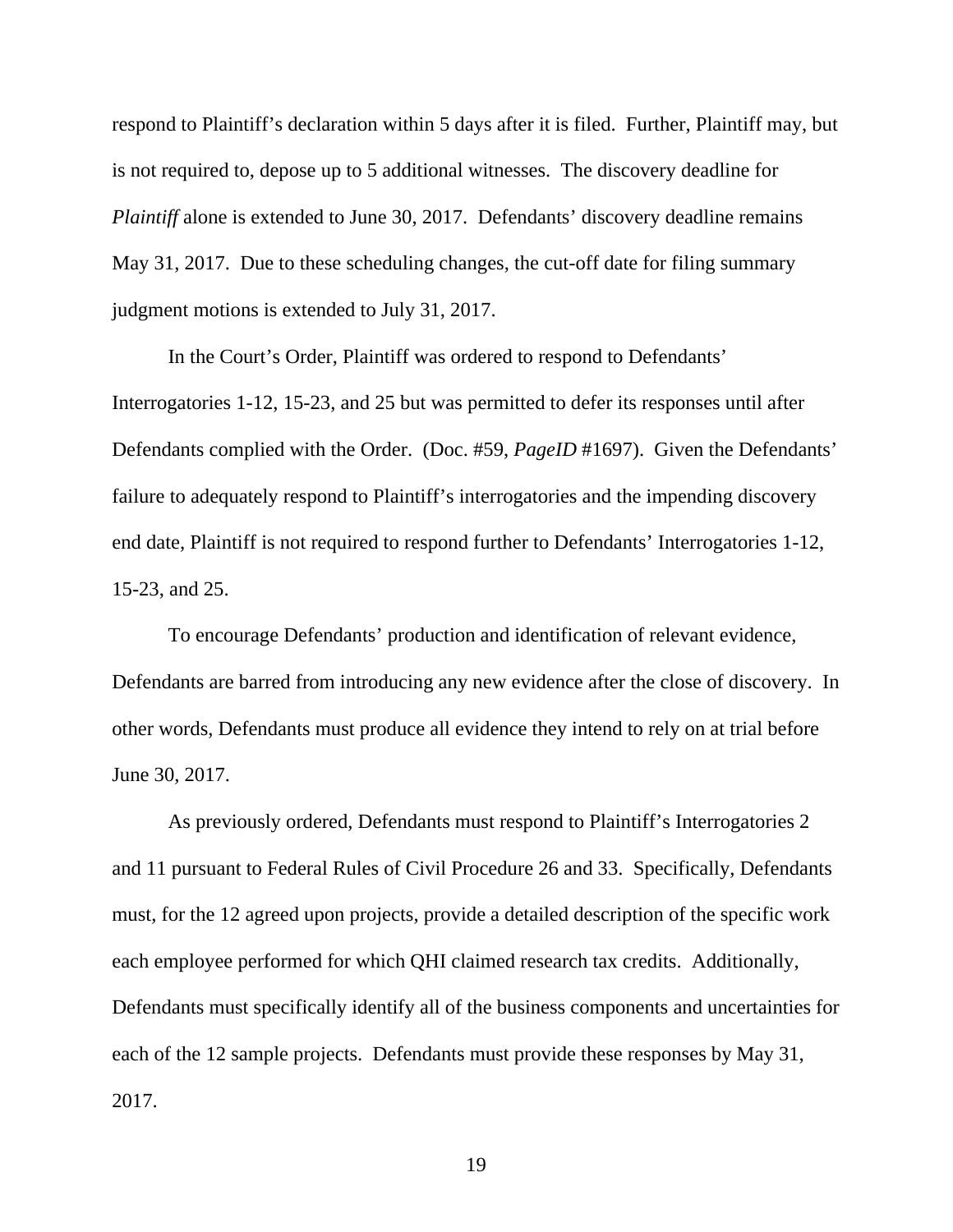Defendants are hereby put on notice that failure to comply with this Order, other discovery orders, or any discovery obligations under the Federal Rules of Civil Procedure could result in the imposition of additional sanctions, including, but not limited to, the entry of default judgment against Defendants.

# **III. CONCLUSION**

It bears reiterating: In this contentious case, counsel for both parties "should strive to be cooperative, practical and sensible, and should turn to the courts (or take positions that force others to turn to the courts) only in extraordinary situations that implicate truly significant interests." *Cable & Computer Tech.,* 175 F.R.D. 646, 652 (citations and internal quotations marks omitted); *see also Saria*, 228 F.R.D. at 539 ("The integrity of the discovery process rests on the faithfulness of parties and counsel to the rules—both the spirit and the letter. [T]he discovery provisions of the Federal Rules are meant to function without the need for constant judicial intervention and … those Rules rely on the honesty and good faith of counsel in dealing with adversaries.") (quoting *Poole v. Textron, Inc.,* 192 F.R.D. 494, 507 (D. Md. 2000)) (citation and internal quotation marks omitted).

#### **IT IS THEREFORE ORDERED THAT**:

- 1. Defendants must pay Plaintiff's reasonable fees and expenses caused by their failure to comply with the Court's January 23, 2017 Order. Plaintiff is directed to file a declaration documenting its reasonable fees and expenses within 5 days of this Order. Defendants may, but are not required to, respond to Plaintiff's declaration within 5 days after it is filed;
- 2. Plaintiff's discovery deadline is extended to June 30, 2017;